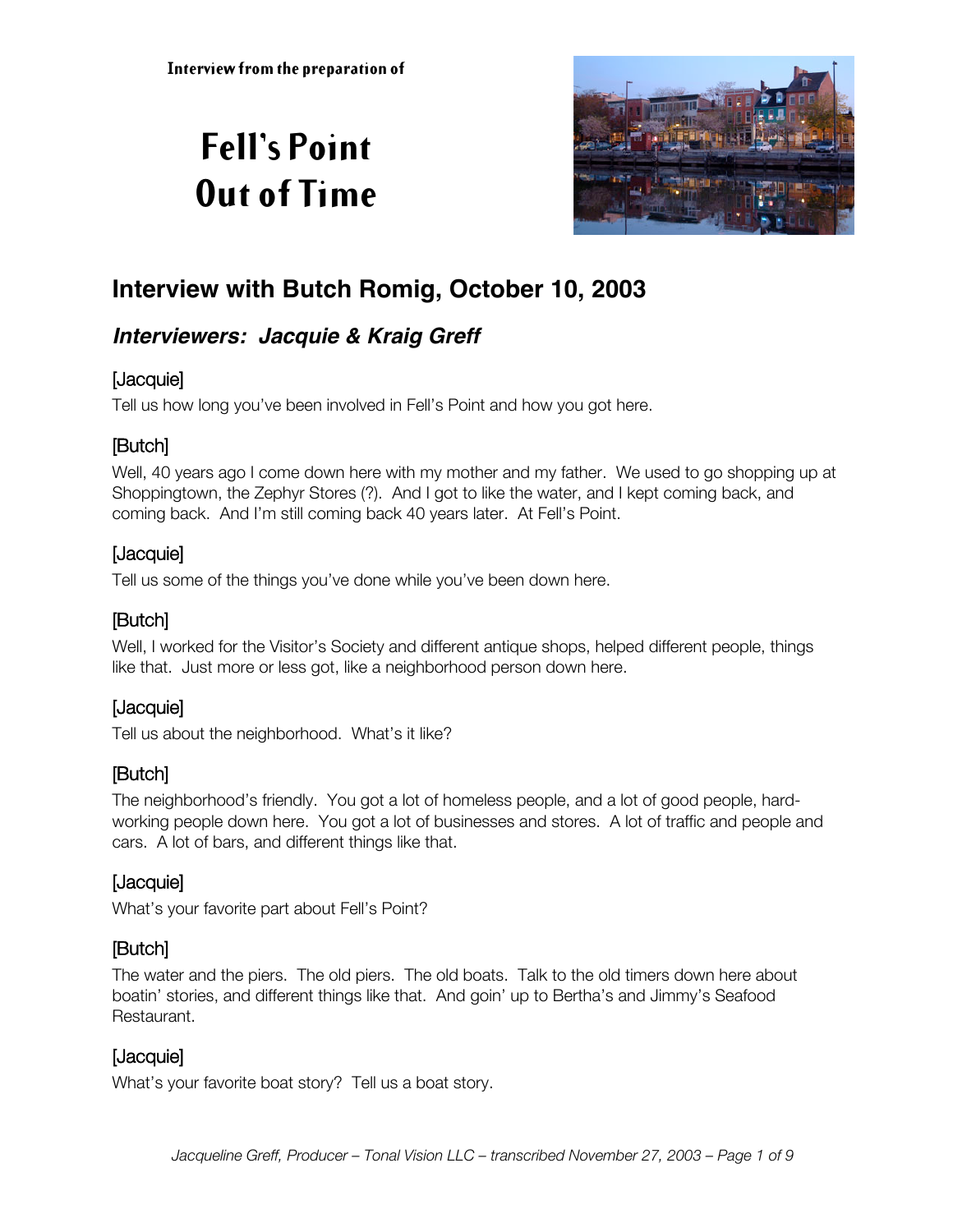Well, goin' out on the Nighthawk, being a crew mate on the Nighthawk, goin' down to the Eastern Shore, comin' back, then goin' down to Norfolk with it, comin' back home. We had a good time. Took a week to go to Norfolk and back.

### [Jacquie]

People around here know you?

### [Butch]

Yea, a lot of people around here know me and stuff. They call me Captain Butch. I had a boat down here for a while. I had it tied up on the other side of the tugboat pier. Then I moved it down the river to the other pier, and had it tied up there.

### [Jacquie]

Can you tell us some more about your boat?

### [Butch]

Well, my boat, I bought it from Living Classrooms and I fixed it up and stuff and I lived on it for about a year and a half. And I had a good time living on it. I went to the hospital and somebody borrowed it, and I ain't seen it since. [Looks toward camera and smiles.]

### [Jacquie]

Tell us about what happened when you went to the hospital. Tell us some stories about yourself, Butch. Tell Kraig some stories.

# [Kraig]

Tell me some stories.

### [Butch]

Ok. I went to the hospital. Got frost-bitten feet. I was out on my boat sleepin' and fell asleep and didn't realize it got so cold. We had a big blizzard that year and my feet got frost-bitten and I went to Green Street Veteran's Hospital. And they treated my feet and I come out of the hospital. And they asked me to come back into the service for a while and I went back into the service for a while, and I'm still in the service.

### [Jacquie]

OK, go back and start telling us again your favorite story about somebody else besides yourself.

# [Butch]

Mr. Dick, he had a antique shop and was a master electrician. And I used to work up at his antique shop, and it got to the point where he trusted me to work by myself, and he went out and did his electrical work. And sometimes he'd take me out and do electrical work with him and I got to meet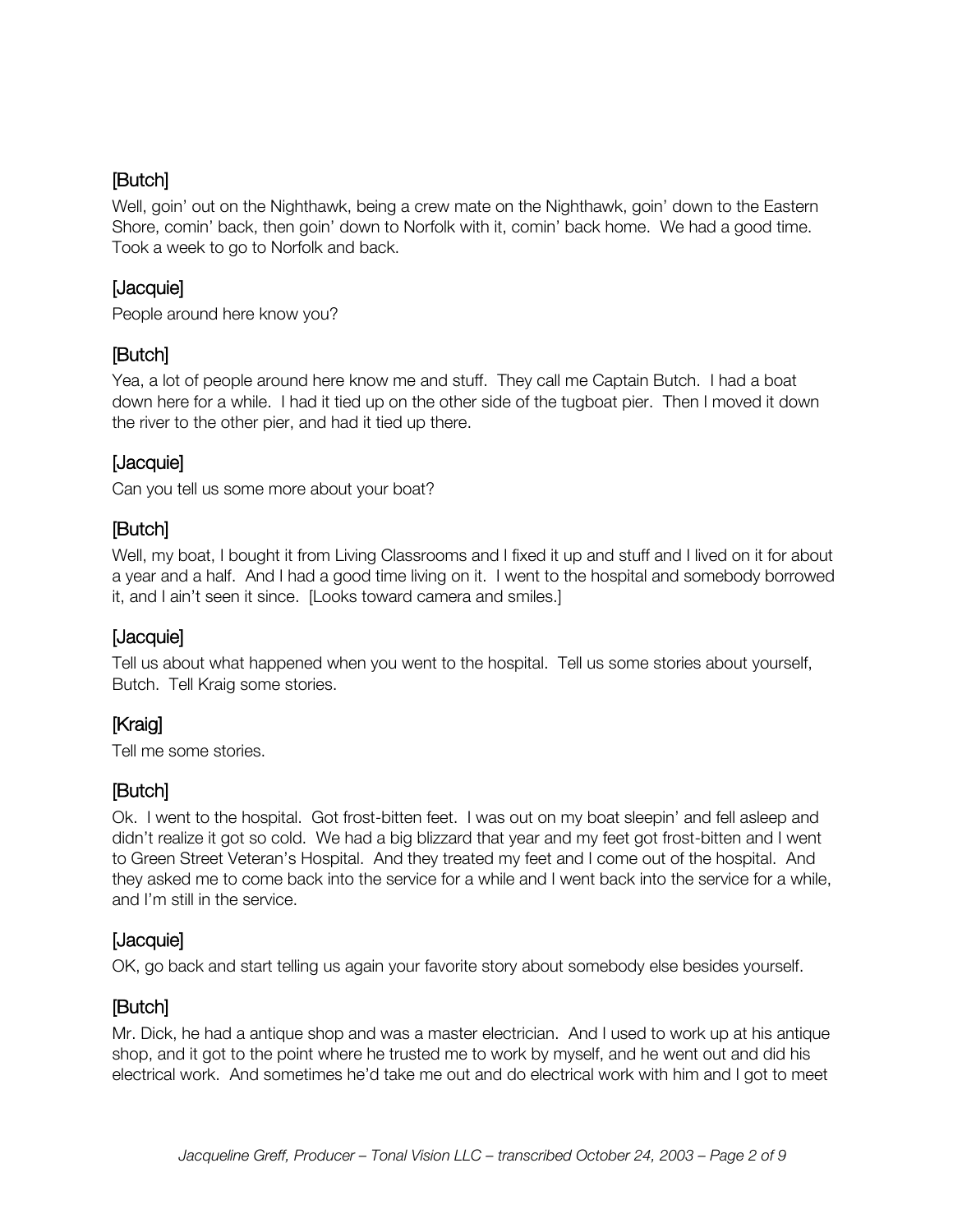a lot of people down in Fell's Point, a lot of the houses I went into had been restored, some of them we helped to restore 'em. It was very interesting work. [Pause, then smiles at camera]

### [Jacquie]

See, I think other people can tell better stories about Butch than Butch can.

### [Butch]

Right. I don't know but I can't. Like I said, most of the old friends that I knew is all dead and buried. There was more Little Italy, stuff like that.

### [Jacquie]

You were going to have some stories for me, Butch. I'm disappointed.

### [Butch]

I know.

# [Kraig]

Come on. Tell some stories.

# [Butch]

Tell some stories…

### [Jacquie]

Tell us a secret about Fell's Point that not many people know.

# [Butch]

Tell you a secret about Fell's Point?

#### [Jacquie]

Yeah.

# [Butch]

I'll think of something…

I seen a lot of fights down here in Fell's Point, a lot of girls fightin', different guys fightin' over girls. Different barrooms I used to go into and seen fights. But, there's a lot of peaceful people down here. I've seen a man that drowned off the pier one time. They fished him in... I was talking to the guy with the little boat over there, pulled him in.

### [Jacquie]

How'd he die? What happened that he drowned?

### [Butch]

Drinkin', fell in the water, and drownded.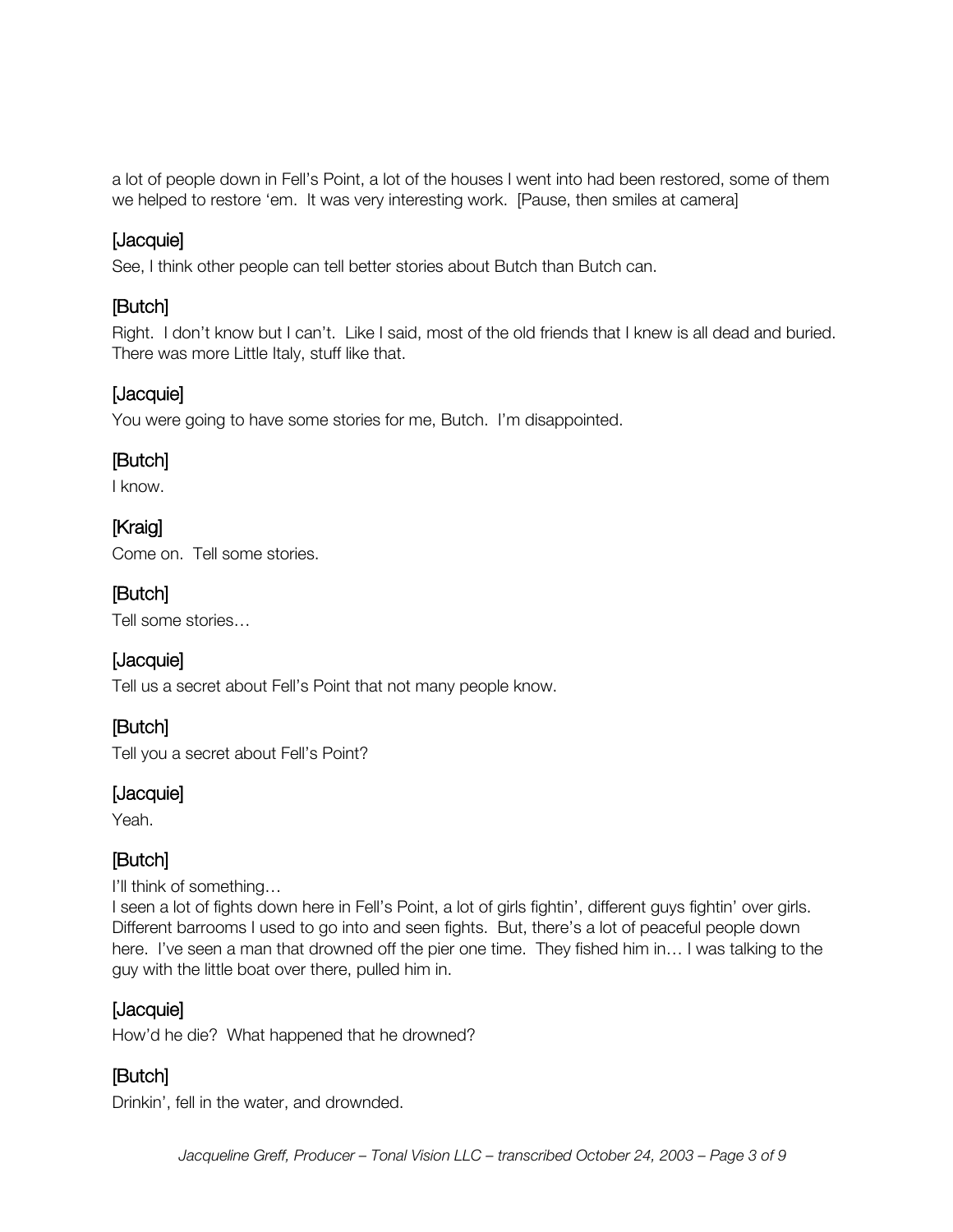# [Kraig]

That'll do it. [Butch nods]

### [Jacquie]

How has it changed since you've been coming down here?

### [Butch]

Well, it's been buildin' up more and more. More construction goin' on every day. It's just changing the whole waterfront scene.

# [Jacquie]

Is that good or bad? Tell us how you feel about it.

### [Butch]

I think it's bad. My opinion. I liked it better when it was the old way, when I was a kid and stuff. And the Recreation Pier they got all shut down. It just doesn't seem like the same place any more. It's getting more modern, than old fashioned like it was when I was a kid.

# [Jacquie]

What was the most fun parts of it when you were a kid? What's your best memories?

# [Butch]

Well, my best memories were on the Rec Pier playing basketball and having boxing matches, playin' different sports and havin' different games. And you met a lot of kids who didn't have what you had, and you tried to share what you had with them. It was hard sometimes, but we all got along. We very seldom had any fights, except for in the ring and stuff like that. And then we had the police club up on Broadway, and we used to go up there and box, weight-lifting club. We had a lot of places to play and stuff. The kids now days don't have no place to go. They ain't got no Recreation Pier no more, no boxing matches up on Broadway with the police cadets. It's just Fort McHenry, you had the sea cadets over there for the Navy and now they ain't there no more [loud plane overhead], just everything – there ain't nothing for the kids any more. Just [?] and drinkin' and that's it.

# [Kraig]

So the kids really have disappeared from Fell's Point almost totally, huh?

# [Butch]

Well the kids, most of them, yeah. Only thing you get is the visitor's kids comin' in. You don't see that many young kids no more because everybody's got careers workin' on 'em.

### [Jacquie]

If you could change one thing about the way Fell's Point is changing, what would you change?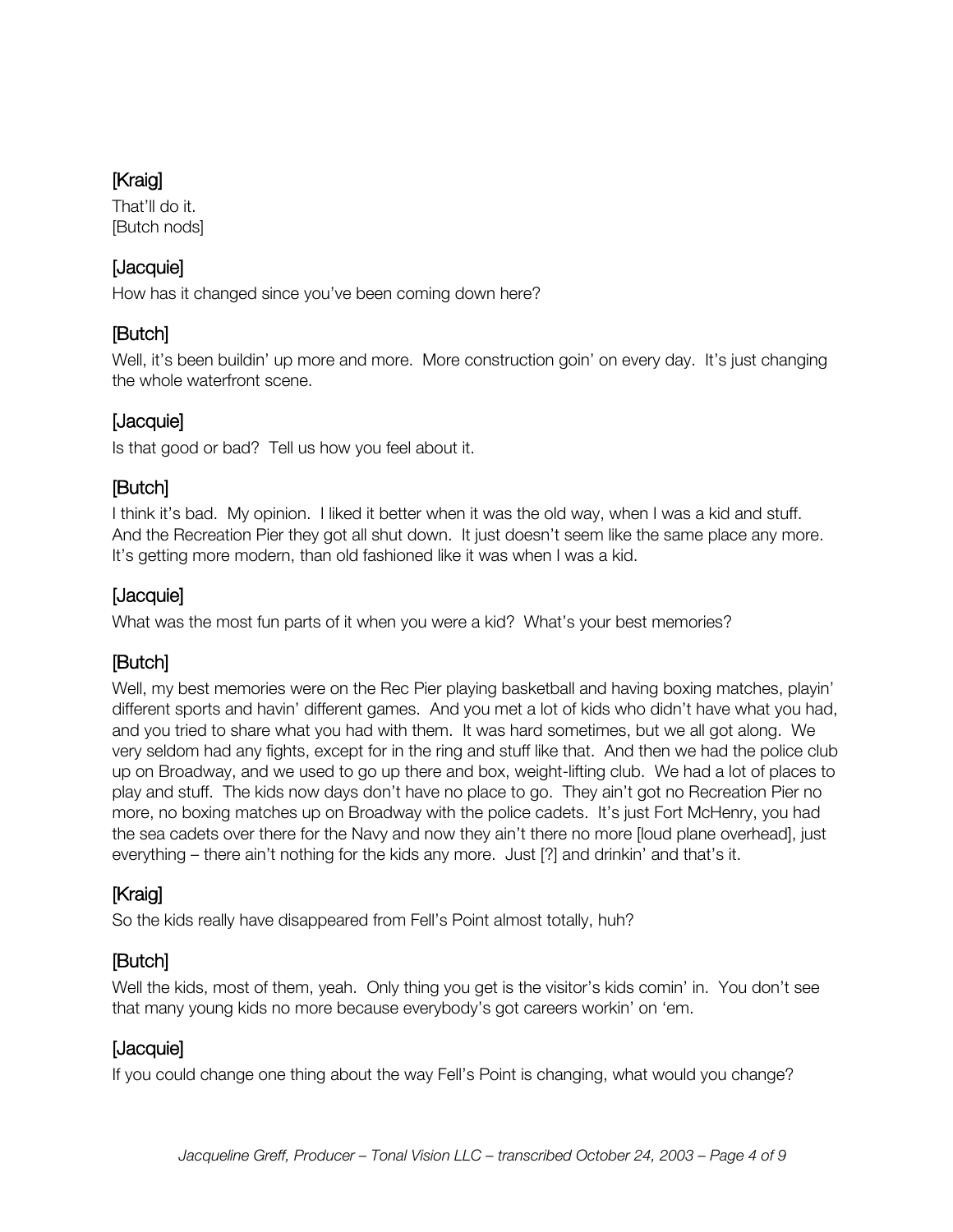I'd like to say go back to the old ways.

# [Jacquie]

What would you do? Would you, like, tear down a building? What would you do?

# [Butch]

No, I'd try to restore 'em and keep them all original like they were when I was a kid. It makes a lot more better atmosphere and more people would come to see it. Cause right now, it's getting so modernized, most of the old buildings are all gone or falling down and nobody lives in 'em or nutin'. Just changes. Progress they call it. I can't see where it's progress.

# [Jacquie]

I don't know what else to ask you, because I'm not getting any good stories out of you.

# [Butch]

Right. Like I said, it's hard to think of them. Cause, you know, most of the stories have been told about Fell's Point.

# [Kraig]

What's one that you've been involved with? Something hard for you?

# [Butch]

Well the hardest ones is the drownings down here in Fell's Point cause there's no safety rails around the piers and stuff. And they ain't got no life rings to throw to people or nothin'. It needs more security around the piers. And around the water edges. Some parts are fenced in. Some parts ain't.

# [Jacquie]

What do you think about the way the developers are doing stuff?

# [Butch]

I don't care for it. Like I said, it's taking all the private people's rights to walk down to see the water. They keep building buildings, you ain't going to be able to go on people's property to see the water. You won't be able to see it through the condos or nothin'. They're taking all the land away from the animals. They ain't got no grass or anything any more. Everything's gettin' blacktop and brick.

### [Jacquie]

We had a discussion one time about animals that live in Fell's Point. What kind of animals live down here?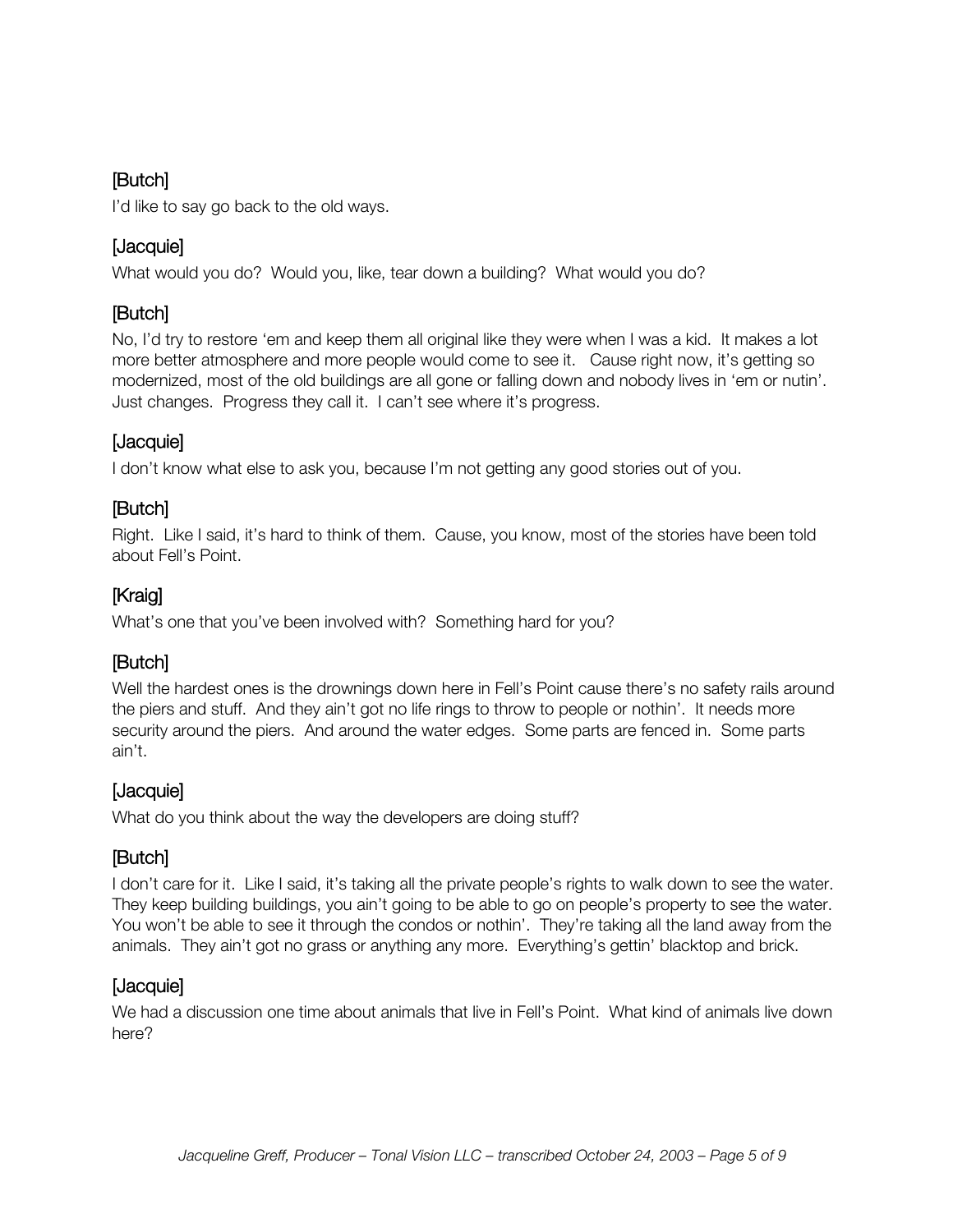Well, you got beavers down here, you got foxes. Mice. Rats. Dogs. Cats. Snakes. You name it – they're down here.

# [Kraig]

Urban wildlife?

### [Butch]

Urban wildlife, yes.

# [Kraig]

What's your favorite animal? If you were to see one, what would you like to see, "Wow, I like that animal"?

### [Butch]

I like to see the beavers. Ain't too many of them down here, but we got a couple of them.

### [Kraig]

Who doesn't?

### [Butch]

People live here.

# [Jacquie]

Tell us about when you were living on the pier.

### [Butch]

Well, when I lived on the pier, I enjoyed myself. I come home, eat, sleep. Get up the next morning, go out and help somebody. Work at the antique shop or work down at the Preservation Society or work for Mr. Dick. I always had plenty of work to do. Or I worked over at Streuver Brothers with Mr. Fred on the Bond Street Wharf and the parking lots and stuff like that.

#### [Jacquie]

And what did you live in on the pier?

#### [Butch]

I lived in a little shed I built out of some pole scrap plywood and stuff.

### [Jacquie]

Tell us the story of when I woke you up with the police.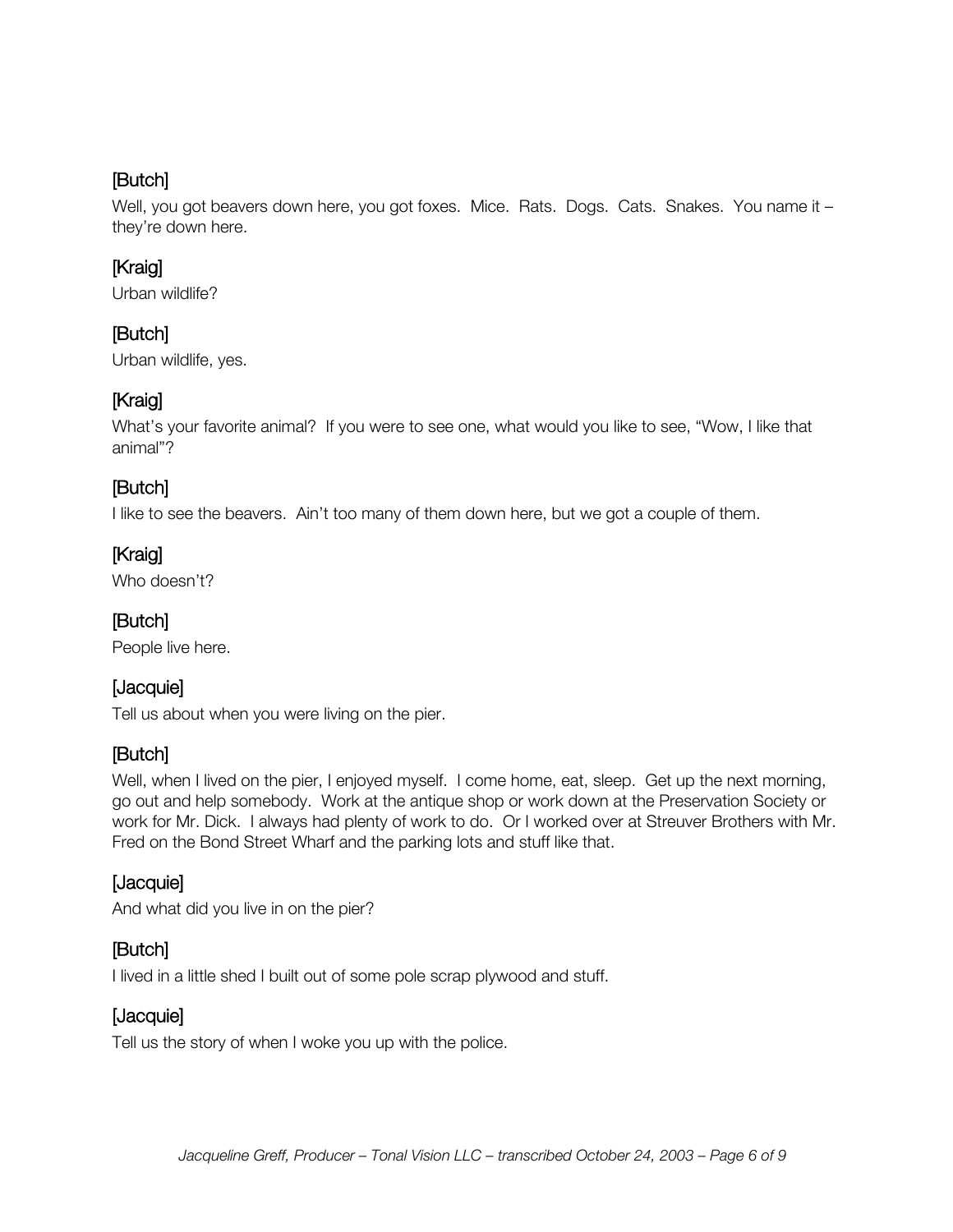Well, she thought somethin' happened to me. Miss Jacquie come down and called the police and they come down and woke me up cause I was sleeping. I was hibernating, she said I was like a bear.

# [Kraig]

How cold was it out there?

# [Butch]

I think it was about twenty-some degrees or thirty-some degrees outside.

# **[Kraig]**

How about two below?

# [Butch]

Oh, it couldn't be that low.

### [Jacquie]

What is the nicest thing people have done for you down here? Tell us some stories about nice things people have done.

### [Butch}

Well, people give me food, give me clothes. Always had enough to survive with. Seemed like I had enough. Cause I'm still here, and they're still my friends.

### [Jacquie]

And what are you doing these days?

### [Butch]

These days, I'm in the military. In the Army. Getting ready to go to Iraq for a couple of months, then I'll come back to Aberdeen Proving Grounds.

# [Kraig]

Any other place you've been in the United States that is kind of like Fell's Point or is this pretty much…

### [Butch]

No, it's a place by itself. It ain't like any other city or state or anything else. It's just a place by itself. Most of the people are real friendly down here. They care about each other.

# [Kraig]

And not other places?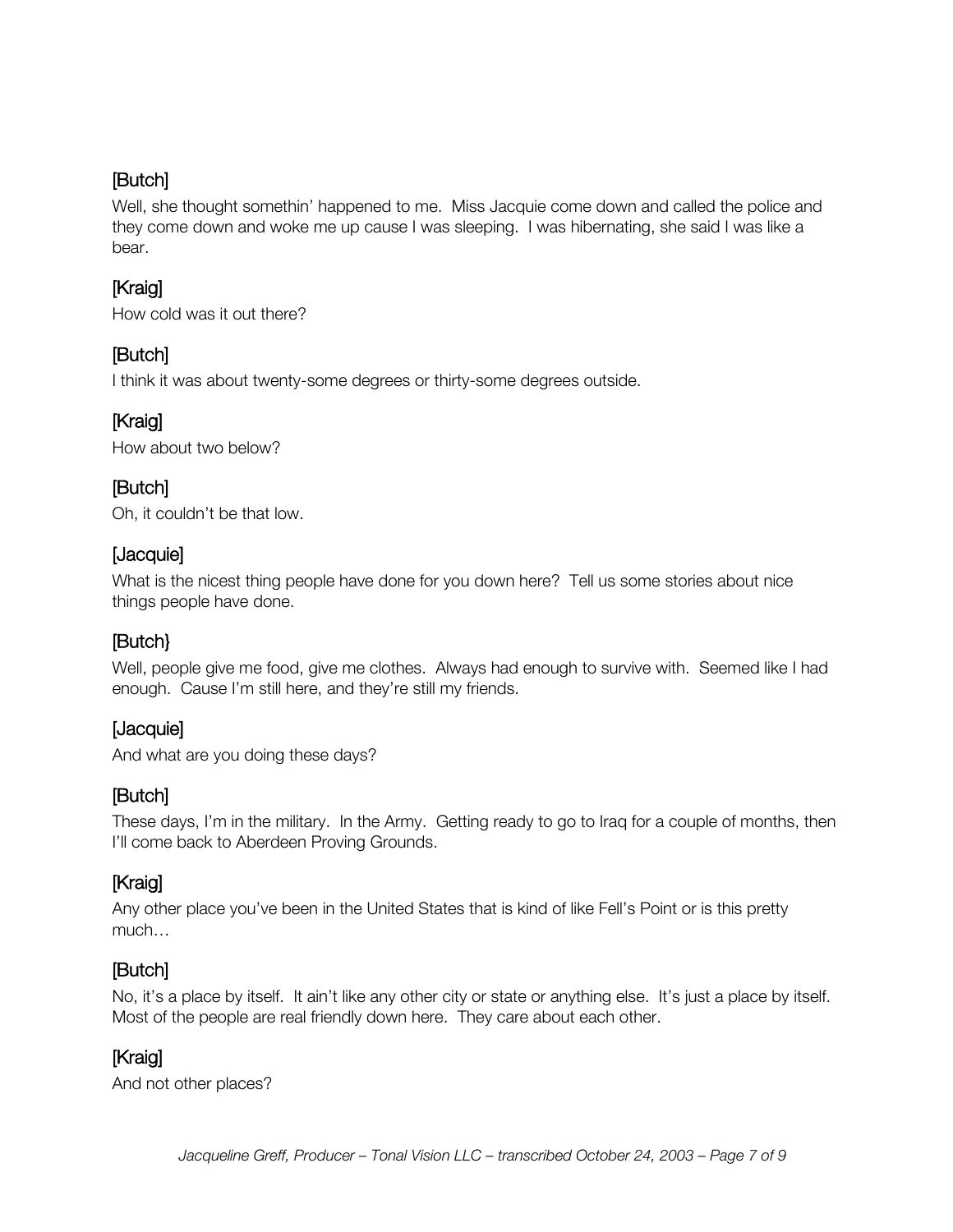Oh, yeah. There's other places that care about each other, but Fell's Point's got a whole different atmosphere. It's the water and the waves. It changes every day.

# [Kraig]

So of all the pier cities, you'd say this is one of the best ones?

# [Butch]

It's one of the best ones. Yes. I'd say that. But like I said, you keep buildin' and buildin', you can't get near the water half of the places. If it wasn't for the Broadway Pier and a couple of other places, you wouldn't be able to see the water. By the time you get done, you ain't going to be able to see it.

# [Kraig]

Unless you buy a million-dollar condo, then you can see it.

### [Butch]

Well, that's about it. You buy a condo facing the water, you got the end condo facing the water.

### [Jacquie]

So you were just here helping out with the Fell's Point Festival.

### [Butch]

Right.

### [Jacquie]

Tell us about the Festival. What is it and what did you do?

### [Butch]

Well, the Festival is where a family-oriented bunch of people get together. And I helped clean up the trash and helped run the Festival. Did the best I could at it. Everybody said I did a good job on it. I had a lot of fun meeting different people from different countries and different parts of the city.

#### [Jacquie]

Now, you're kind of a master carpenter in some ways. What stuff are you doing for the Preservation Society?

### [Butch]

Well, I'm working with some doors for them, fencing, general home products, winders – paintin' em, scrapin' 'em, resplitin' 'em. Helpin with the trees and brick work that they gotta do. Helpin with the sidewalks. I get up in the morning and sweep them off real good. Sweep the sally port out. Keep the place clean.